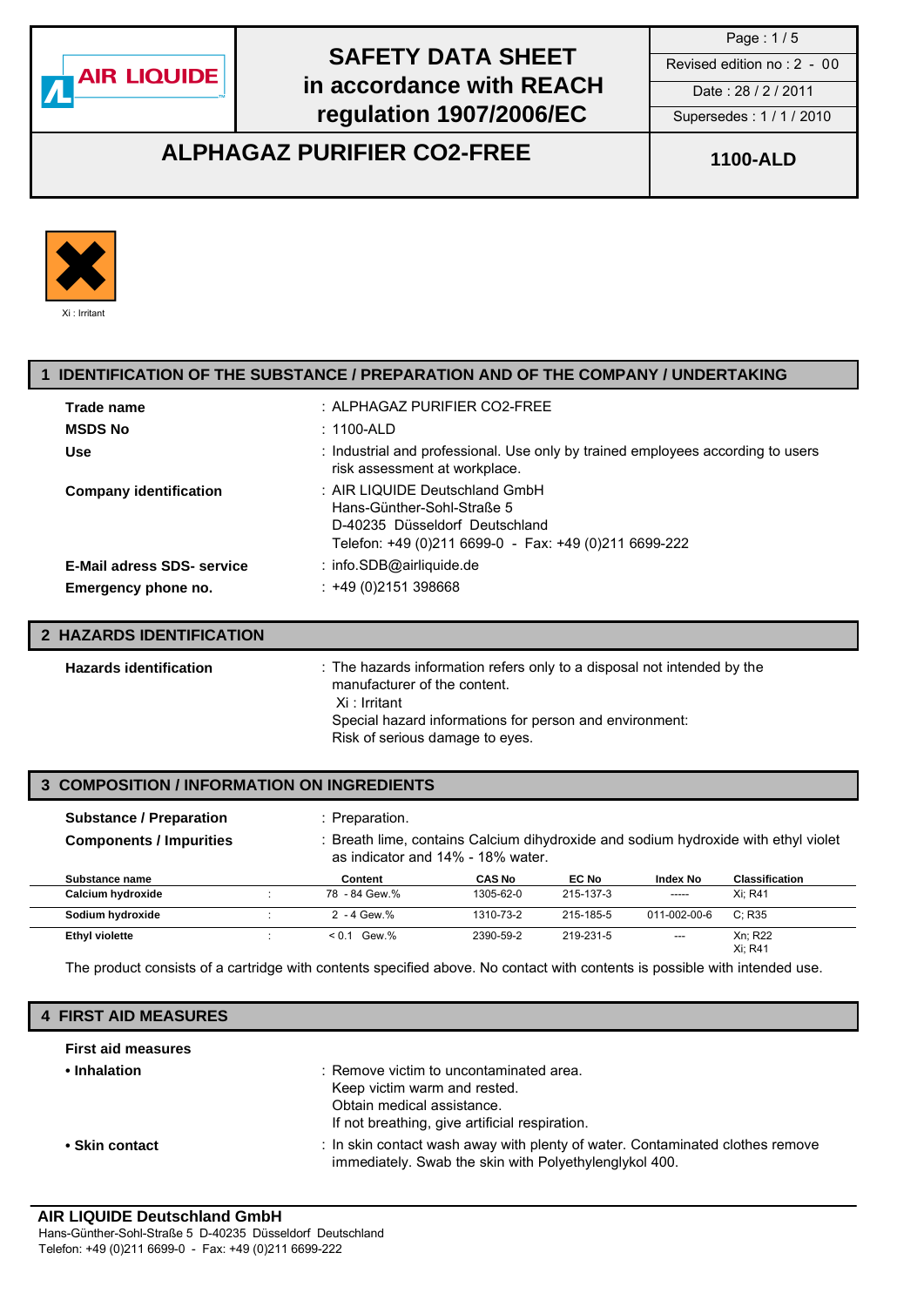

Page : 2 / 5

**ALPHAGAZ PURIFIER CO2-FREE 1100-ALD**

| 4 FIRST AID MEASURES (continued)     |                                                                                                                                                                                                  |  |
|--------------------------------------|--------------------------------------------------------------------------------------------------------------------------------------------------------------------------------------------------|--|
| • Eye contact                        | : In case of eye contact rinse well with plenty of water with open eyes (mini-mum 15<br>minutes) and seek immediate medical attention. There is risk of corneal opacity.                         |  |
| • Ingestion                          | : Drink diluted lemon juice and afterwards plenty of water. Do not induce vomiting (<br>Danger of perforation). Obtain medical assistance.                                                       |  |
| Note to physician                    | : After Ingestion there is a risk of esophagus and stomach perforation.                                                                                                                          |  |
|                                      |                                                                                                                                                                                                  |  |
| <b>5 FIRE-FIGHTING MEASURES</b>      |                                                                                                                                                                                                  |  |
| <b>Extinguishing media</b>           |                                                                                                                                                                                                  |  |
| • Suitable extinguishing media       | : Non flammable. Extinguishing agents with the environment. Fire water, that is<br>probably arrived with the contents of the cartridge in contact can not get into the<br>groundwater or drains. |  |
| • Unsuitable extinguishing media     | : Carbon dioxide can react exotherm with the content of the cartridge.                                                                                                                           |  |
| <b>General information</b>           | : A lye can be formed with the deletion with water . Can be set free calcium oxide at<br>high temperatures.                                                                                      |  |
| <b>6 ACCIDENTAL RELEASE MEASURES</b> |                                                                                                                                                                                                  |  |
| <b>Personal precautions</b>          | : Dust formation and inhaling of dusting avoid. Dust mask use with FFP2 filter.<br>Keep out of eyes. Carry safety glasses. Skin contact avoid.<br>Ensure adequate air ventilation.               |  |
| <b>Environmental precautions</b>     | : Do not empty into drains.                                                                                                                                                                      |  |

| Clean up methods | : For any release remove it mechanical dry and avoid dust formation. Low residue |
|------------------|----------------------------------------------------------------------------------|
|                  | dilute with plenty of water and flush away.                                      |

| <b>7 HANDLING AND STORAGE</b> |                                                                                                                                                                                                                |
|-------------------------------|----------------------------------------------------------------------------------------------------------------------------------------------------------------------------------------------------------------|
| <b>Storage</b>                | : Keep the cartridges hermetically sealed closed. Warehouse temperature-20 °C<br>to $+50^{\circ}$ C.<br>[german information]<br>VCI concept of clustering of chemicals. Warehouse class 10 - 13 (VCI concept). |
| <b>Handling</b>               | : See information supplied by the manufacturer.<br>Exhaust, if required.                                                                                                                                       |

#### **8 EXPOSURE CONTROLS / PERSONAL PROTECTION**

**Personal protection** : By normal application no preventive protection necessary.

| Personal protection equipment during |
|--------------------------------------|
| possible release of contents:        |

| • Respiratory protection            | : Dust mask with FFP2 filter.                                                                             |
|-------------------------------------|-----------------------------------------------------------------------------------------------------------|
| • Hand protection                   | : Protective gloves from Viton or Viton/Butyl.                                                            |
| • Eye protection                    | : Eye protector, dense closing.                                                                           |
| • Body protection                   | : Protective clothing                                                                                     |
| <b>Occupational Exposure Limits</b> | : Germany:<br>[Calciumhydroxide]<br>[German regulation] AGW: Currently no rating (TRGS 900, 1 / 2006) was |

#### **AIR LIQUIDE Deutschland GmbH**

Hans-Günther-Sohl-Straße 5 D-40235 Düsseldorf Deutschland Telefon: +49 (0)211 6699-0 - Fax: +49 (0)211 6699-222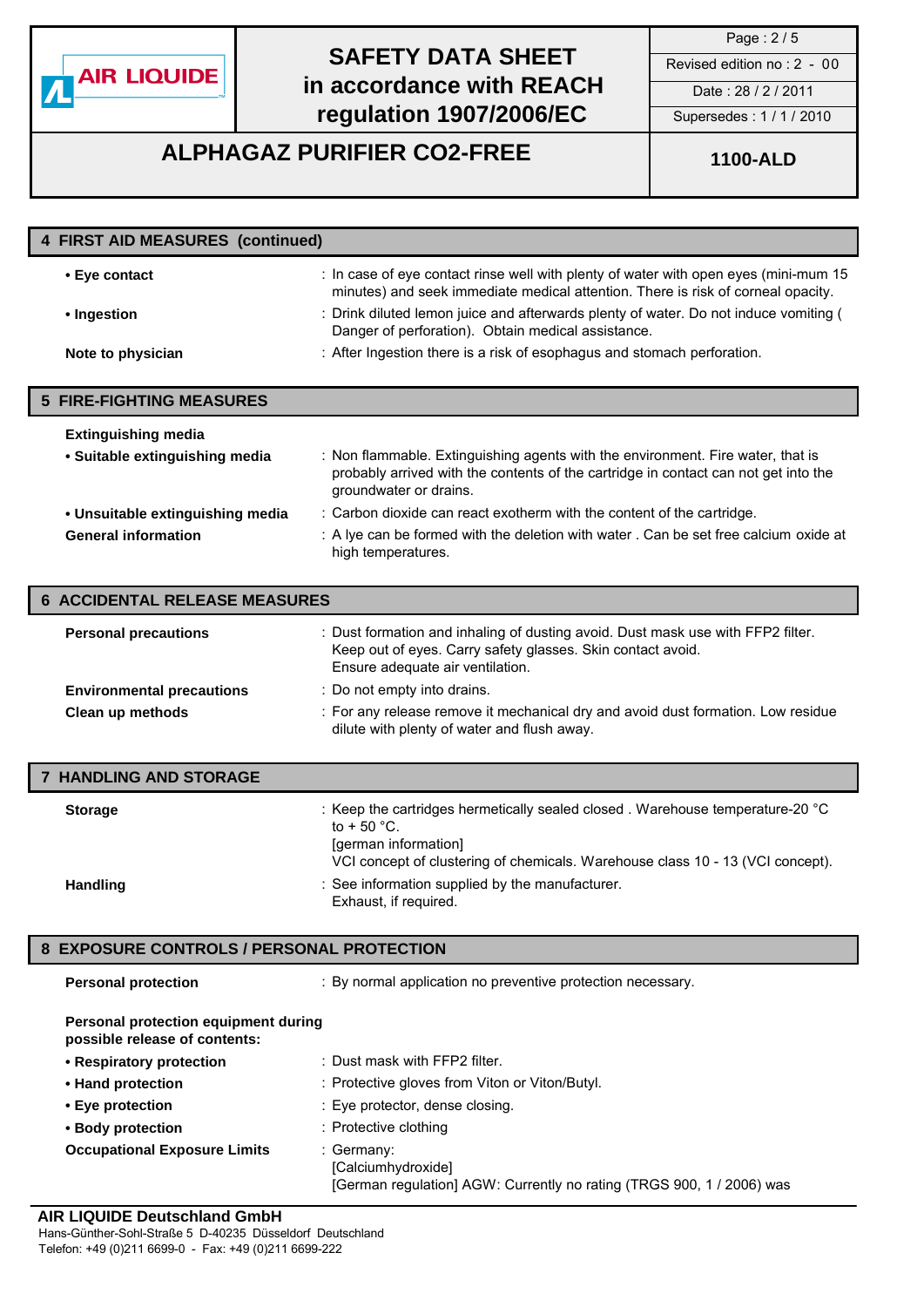

Page : 3 / 5

### **ALPHAGAZ PURIFIER CO2-FREE 1100-ALD**

#### **8 EXPOSURE CONTROLS / PERSONAL PROTECTION (continued)**

transferred to the job list of AGS, UA III. [Sodiumhydroxide] [German regulation] AGW: Currently no rating (TRGS 900, 1 / 2006) was transferred to the job list of AGS, UA III.

#### **9 PHYSICAL AND CHEMICAL PROPERTIES**

| <b>Form</b>                 | : Solid.                                                    |
|-----------------------------|-------------------------------------------------------------|
| Colo(u)r                    | : White.                                                    |
| $Odo(u)$ r                  | : Odourless.                                                |
| pH value                    | : 12 $(1g/l, 20^{\circ}C)$                                  |
| <b>Bulk density [kg/m3]</b> | $: 830 +/- 100$                                             |
| Solubility in water         | : ca. 1 g/l $(20^{\circ}C)$                                 |
| Other data                  | : Decomposition in CaO and H2O off approx. $500^{\circ}$ C. |

#### **10 STABILITY AND REACTIVITY**

| <b>Materials to avoid</b>                                      | : Avoid contact with acids.<br>Reacts violently with acids.<br>The formation of high-inflammable hydrogen is possible at the contact with light<br>alloys (e.g. aluminum).<br>Do not bring in connection with tri chloro ethylene and chloroform. |
|----------------------------------------------------------------|---------------------------------------------------------------------------------------------------------------------------------------------------------------------------------------------------------------------------------------------------|
| Hazardous decomposition products<br><b>General information</b> | : Calziumoxid can result from decomposition at high temperatures. Amines can be<br>set free by decomposition of the indicator.<br>: Aqueous solutions and suspension with react alkaline.                                                         |

#### **11 TOXICOLOGICAL INFORMATION**

| <b>Toxicity information</b> | : Irritation to eyes, skin and respiratory tract.                                                |
|-----------------------------|--------------------------------------------------------------------------------------------------|
| <b>Acute toxicity</b>       |                                                                                                  |
| Rat oral LD50 [mg/kg]       | : 7340 [Calciumhydroxide]                                                                        |
| Rabbit oral LD50 [mg/kg]    | : 500 [Sodiumhydroxide]                                                                          |
| <b>Primary irritation:</b>  |                                                                                                  |
| Skin:                       | $:$ not irritant<br>Species: Rabbit<br>Method: OECD 404 (91/325/EWG)                             |
| Eye:                        | $\therefore$ > 3 corneal clouding after 72 h<br>Species: Rabbit<br>Method: OECD 405 (91/325/EWG) |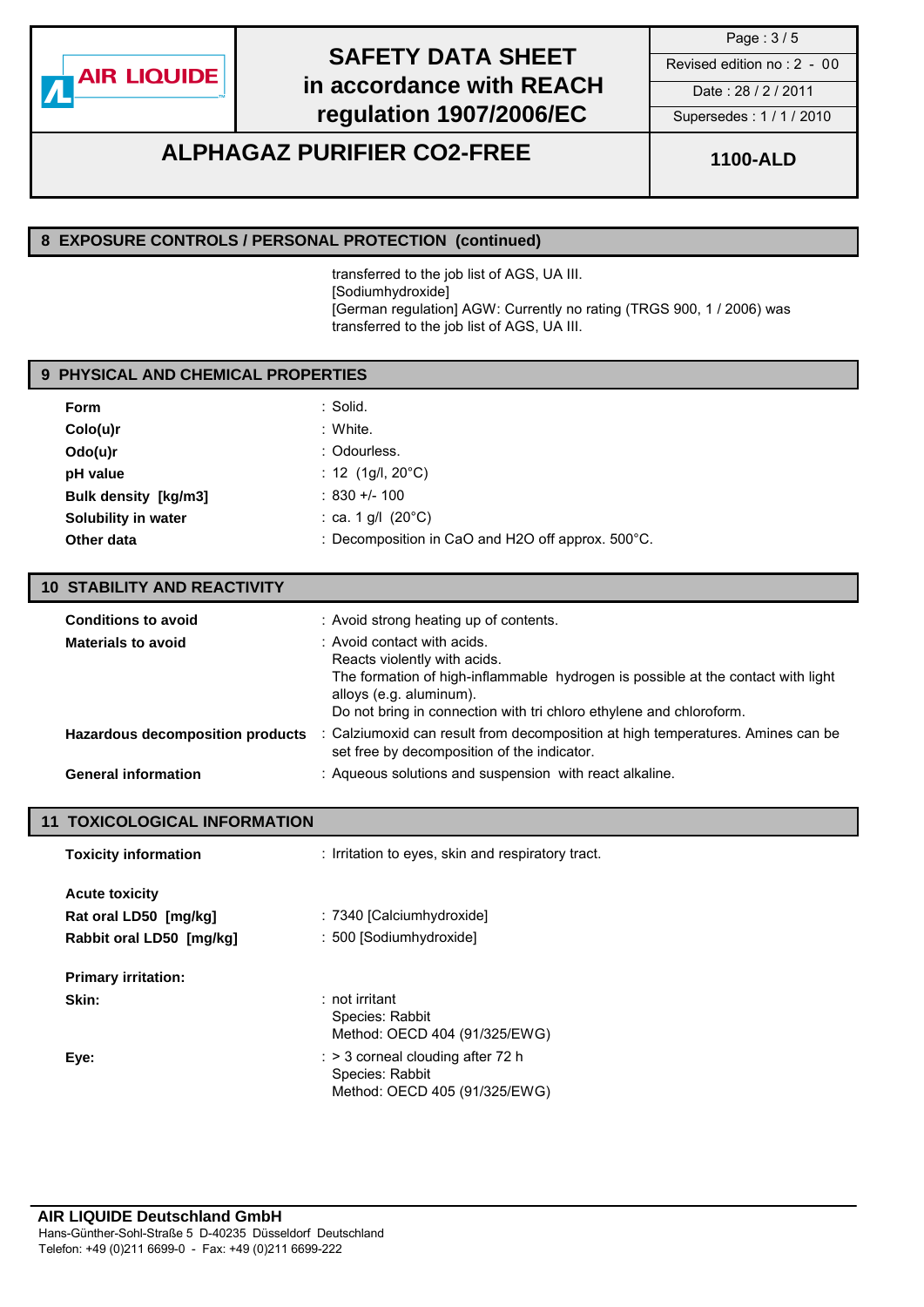

**ALPHAGAZ PURIFIER CO2-FREE 1100-ALD**

| <b>12 ECOLOGICAL INFORMATION</b>                                                     |                                                                                                                                                                                                                                                                                                                            |
|--------------------------------------------------------------------------------------|----------------------------------------------------------------------------------------------------------------------------------------------------------------------------------------------------------------------------------------------------------------------------------------------------------------------------|
| General                                                                              | : Toxic effects related to contents of the cartridges.                                                                                                                                                                                                                                                                     |
|                                                                                      | Not to arrive leave in the stretch of water, waste water or in the soil.<br>Suspensions with contents react alkaline.<br>May cause pH changes in aqueous ecological systems.<br>Toxic to aquatic organisms.<br>The indicator can cause a weak discoloration within the acid range ( $pH < 2$ :<br>yellow, $pH > 3$ : blue) |
| <b>WGK class (Germany)</b>                                                           | $\therefore$ 1                                                                                                                                                                                                                                                                                                             |
| <b>13 DISPOSAL CONSIDERATIONS</b>                                                    |                                                                                                                                                                                                                                                                                                                            |
| General                                                                              | : Dispose of cartridges after use considering the local refuse disposal regulations.<br>Contact supplier if guidance is required.                                                                                                                                                                                          |
| Industrial waste number                                                              | : 16 03 03 - Inorganic wastes containing dangerous substances.<br>18 01 06 - Chemicals consisting of or containing dangerous substances.                                                                                                                                                                                   |
| <b>14 TRANSPORT INFORMATION</b>                                                      |                                                                                                                                                                                                                                                                                                                            |
| • UN No. ADR, IMDG, IATA<br>• Labelling ADR, IMDG, IATA                              | $\therefore$ .<br>$\therefore$ .                                                                                                                                                                                                                                                                                           |
| <b>Land transport</b><br><b>ADR/RID</b>                                              |                                                                                                                                                                                                                                                                                                                            |
|                                                                                      | : Not subject to the regulations of the ADR/RID!<br>$($ s. a. subsection 1.1.3.1 b)                                                                                                                                                                                                                                        |
| • Proper shipping name                                                               | $:.$ ./.                                                                                                                                                                                                                                                                                                                   |
| • ADR Class                                                                          | $: \mathcal{L}$                                                                                                                                                                                                                                                                                                            |
| • ADR/RID Classification code                                                        | $: \mathcal{L}$                                                                                                                                                                                                                                                                                                            |
| <b>Remarks</b>                                                                       | : AL soda lime is not a dangerous good. (AL soda lime is not hygroscopic and<br>contains less than 4% NaOH. Therefore it is not classified under UN-No. 1907.)                                                                                                                                                             |
| Sea transport                                                                        |                                                                                                                                                                                                                                                                                                                            |
| <b>IMO-IMDG</b>                                                                      |                                                                                                                                                                                                                                                                                                                            |
| • Proper shipping name                                                               | $: \mathcal{A}.$                                                                                                                                                                                                                                                                                                           |
| • Class                                                                              | $\therefore$ .                                                                                                                                                                                                                                                                                                             |
| <b>Other information</b>                                                             |                                                                                                                                                                                                                                                                                                                            |
| • Emergency Schedule (EmS) - Fire<br>• Emergency Schedule (EmS) -<br><b>Spillage</b> | $\therefore$ .<br>$\therefore$ .                                                                                                                                                                                                                                                                                           |
| • Instructions - Packing                                                             | $\therefore$ .                                                                                                                                                                                                                                                                                                             |
| <b>Remarks</b>                                                                       | : AL soda lime is not a dangerous good. (AL soda lime is not hygroscopic and<br>contains less than 4% NaOH. Therefore it is not classified under UN-No. 1907.)                                                                                                                                                             |

#### **Air transport**